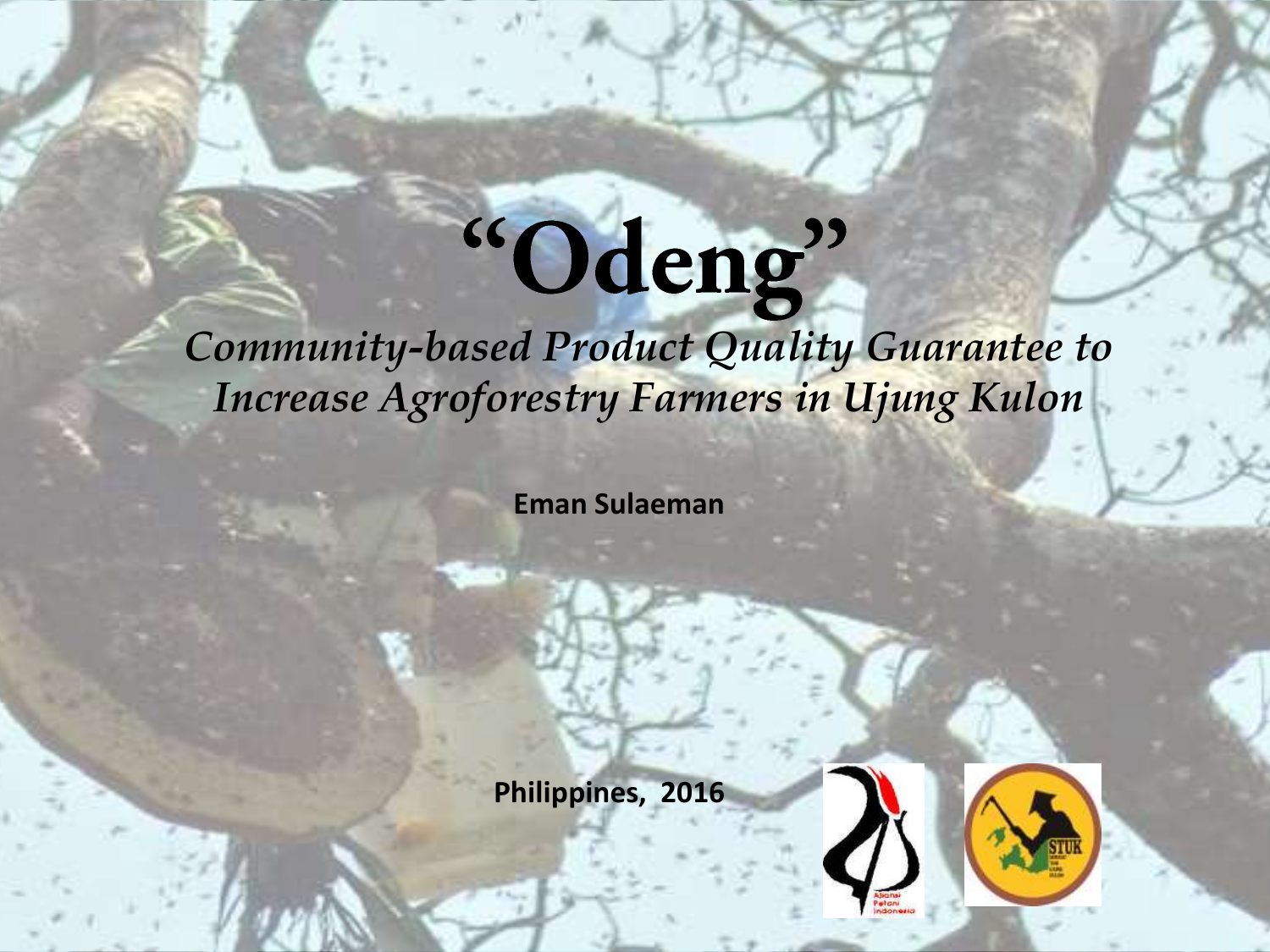

## **Ujung Kulon National Park**

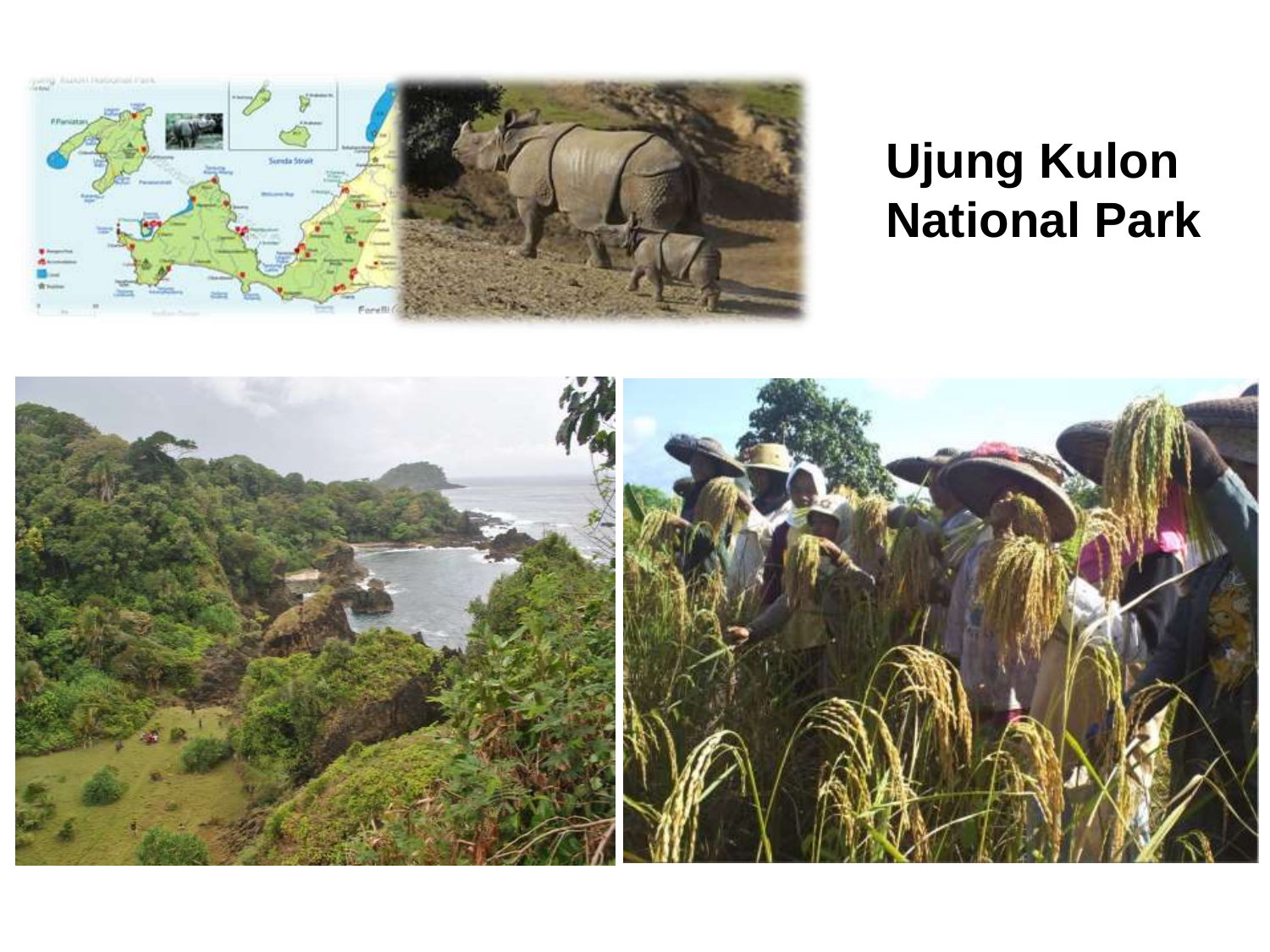

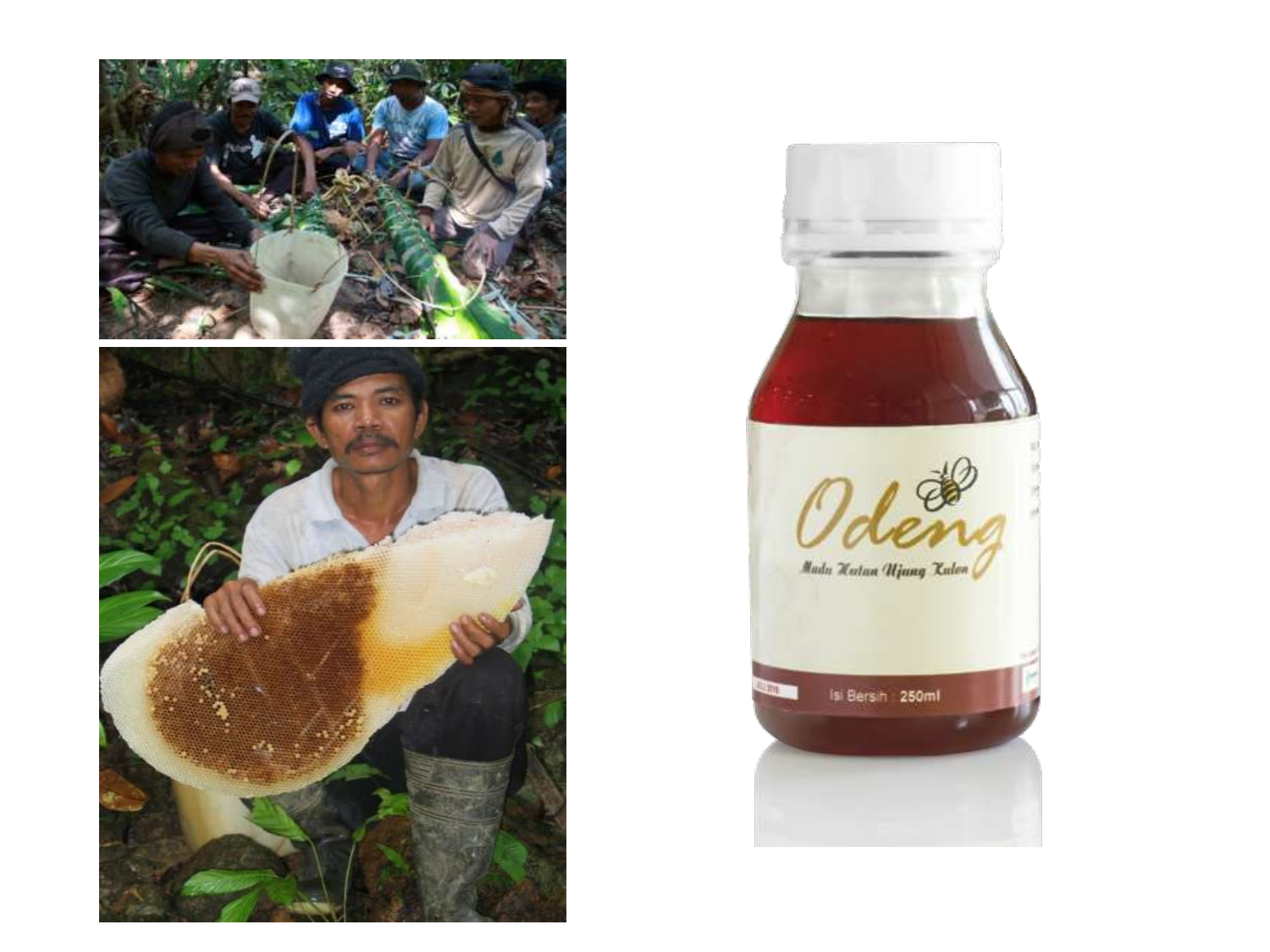#### **Background**

**"Odeng"** is how people in Ujung Kulon affectionately called *Apis Dorsata* bees, and it is now the brand for forest-honey product of farmers in Ujung Kulon National Park, Banten Province, Indonesia.

The main occupation of people who live around Ujung Kulon forest is as dry-land farmers during wet season, while in dry-season they collect forest honey as alternative source of income.

Facilitated by Ujung Kulon Farmers Union or *Serikat Tani Ujung Kulon* (STUK), the farmers then established association of forest-honey collectors called Ujung Kulon Forest-Honey Farmer Group or *Kelompok Tani Madu Hutan Ujung Kulon* (KTMHUK).

KTMHUK currently applies for sustainable forest-honey collecting and hygienic postharvest methods as product guarantee in accordance to forest-honey quality standard set by Indonesian Forest Honey Network or JMHI (Jaringan Madu Hutan Indonesia). To maintain forest bees population, farmers plant trees as nectar sources. Farmers and facilitators also work together in setting up Hanjuang Cooperative to collectively market the forest honey.

**"Odeng"** – forest honey of Ujung Kulon, is now marketed by Hanjuang Cooperative through a collaboration with Oriflame (a Sweden-based company). The current sales rate is over than IDR 200 million/month (approximately USD 15,000/month) generated from 3.500 bottles of honey per month.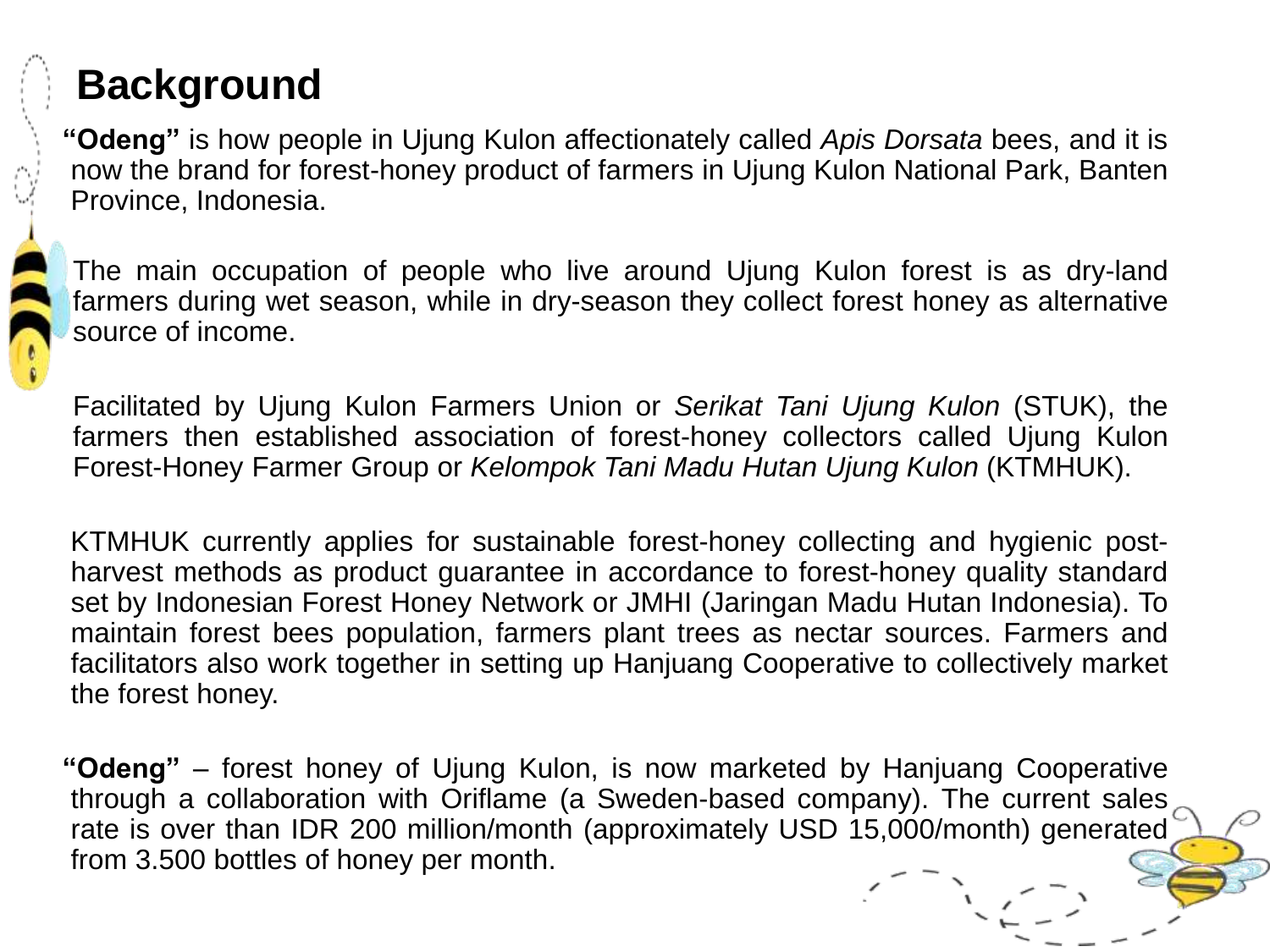### **Local Organization and Networks**



**Hanjuang Cooperative** is farmer-led business unit to market forest honey of Ujung Kulon. There are 27 members, including 6 members from facilitating organizations and 21 members of farmers; with one Forest-Honey Processing Unit in Pandeglang City, Banten Province.



**Perhimpunan Hanjuang (PHMN)** or Hanjuang Union is a local NGO that actively provides assistance and capacity building to KTMHUK and Hanjuang Cooperative. It is a member of Indonesian Forest Honey Network (JMHI).



**Ujung Kulon Farmers' Union (STUK)** is a Civil Society Organization in Ujung Kulon with the goal to increase people's livelihood and protect their right for land (agrarian rights) and right for sustainable forest resources management. The current members includes 1.530 farmers' household from 4 villages in 1 sub-district. STUK became member of API (Indonesian Peasant Alliance) since 2010.



**Ujung Kulon Forest-Honey Farmer Group (KTMHUK)** is an organization of forest honey farmers established by STUK. It is also member of JMHI. The current members are 113 people from 4 villages surrounding Ujung Kulon National Park area.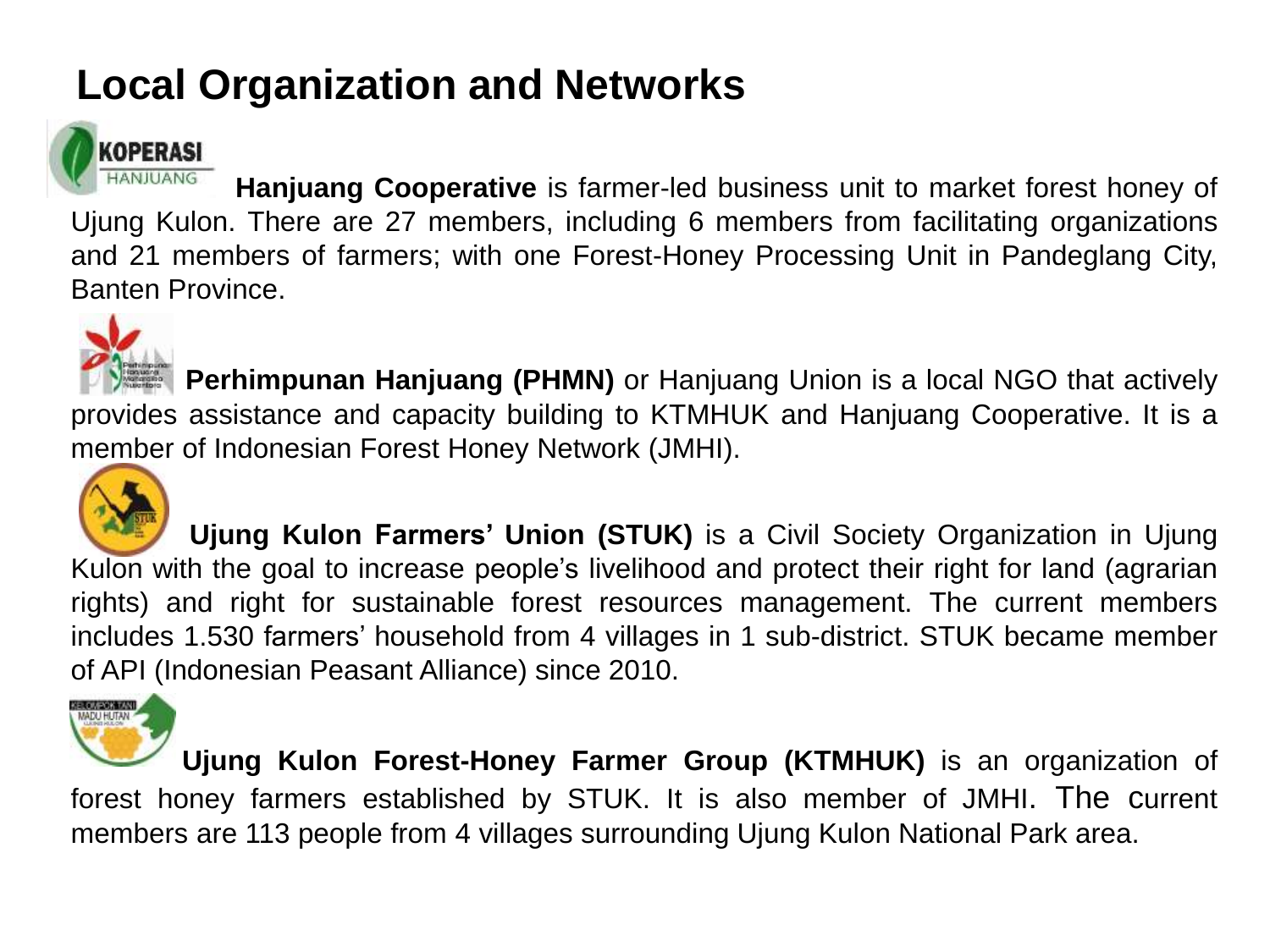### **Quality Guarantee Scheme of "Odeng" Forest-Honey**

"Odeng" quality guarantee is collectively performed by the community/networks involved within the product's supply and value chain. The following figure is the scheme of the role distribution of "Odeng" quality guarantee.

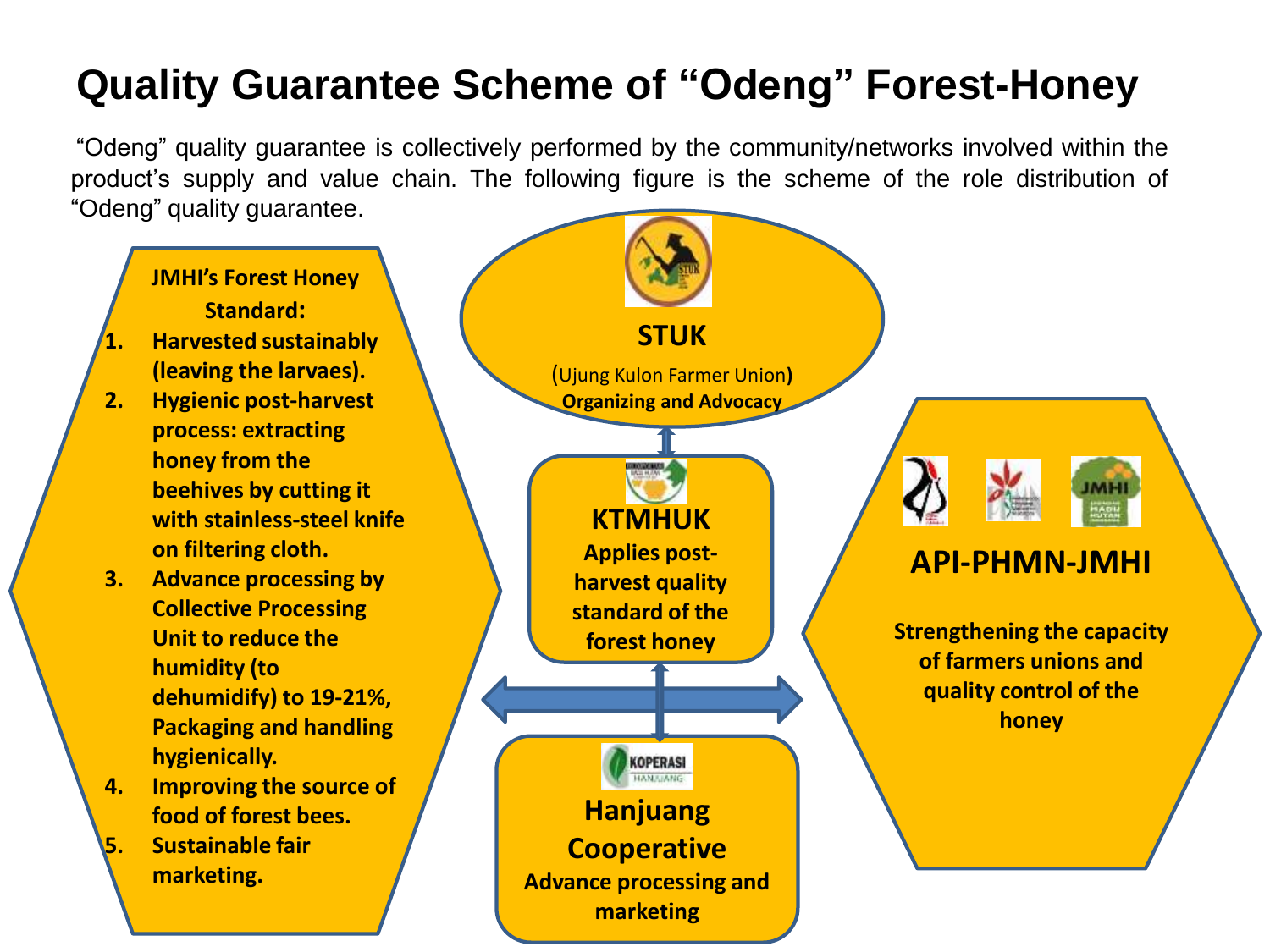#### **Sustainable Harvest & Hygienic Post Harvest**



KUNING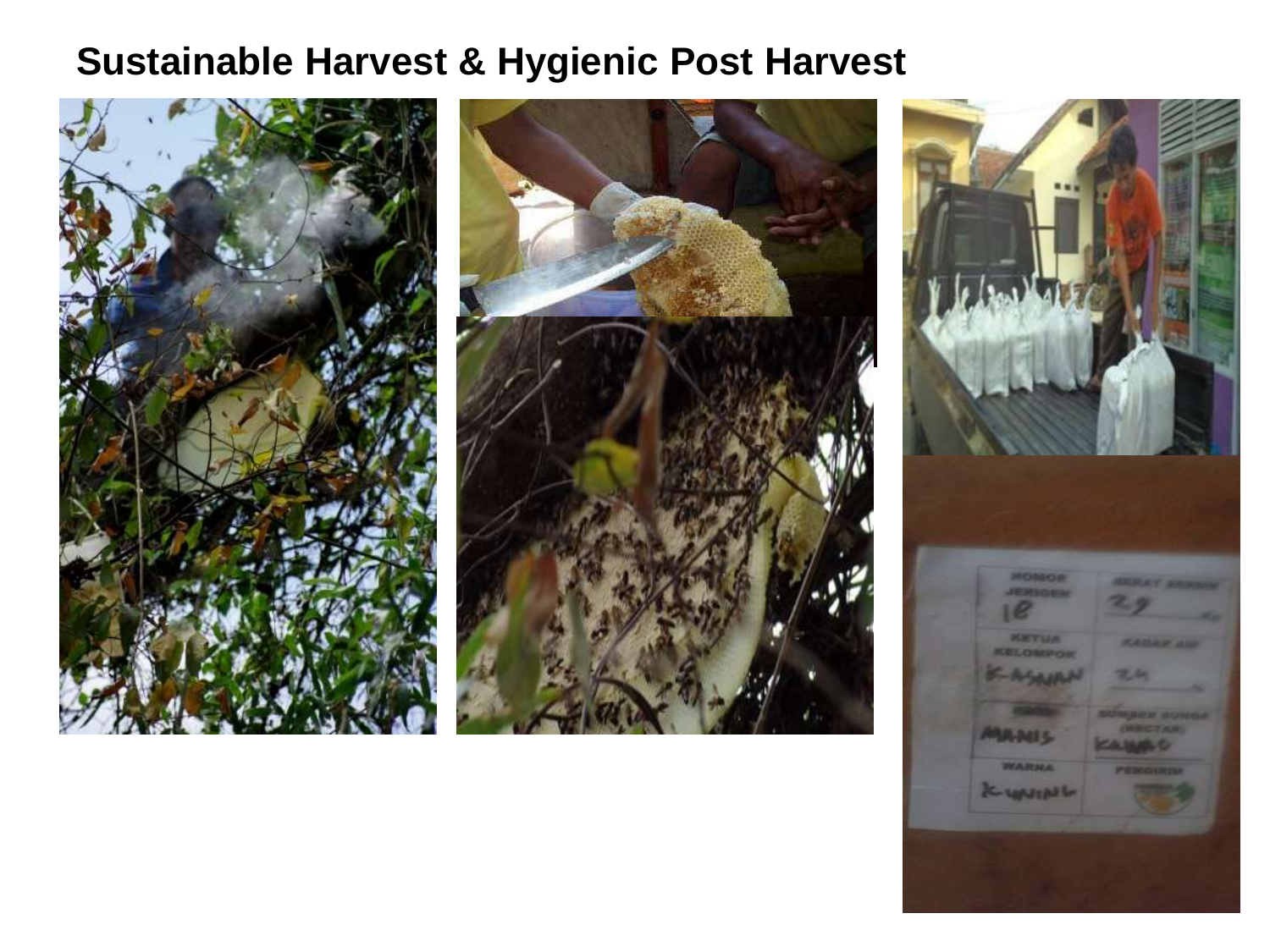





# **Proccessing** Unit

Wellbeing



were paramic designifiers perspectively, papers for

as an a contrast mona burgal benchmentered.

Nikmati manisnya hidup dengan

**Hultimer Oders** Clining which president joint is manual except future and helps finders.

TOMORRAN CURRENT ONE



Odeng

 $\rightarrow$ 

**School Inte** 

al Harry termeda 5,000 bonal setter Sularity's critic insura poors Hodo Flott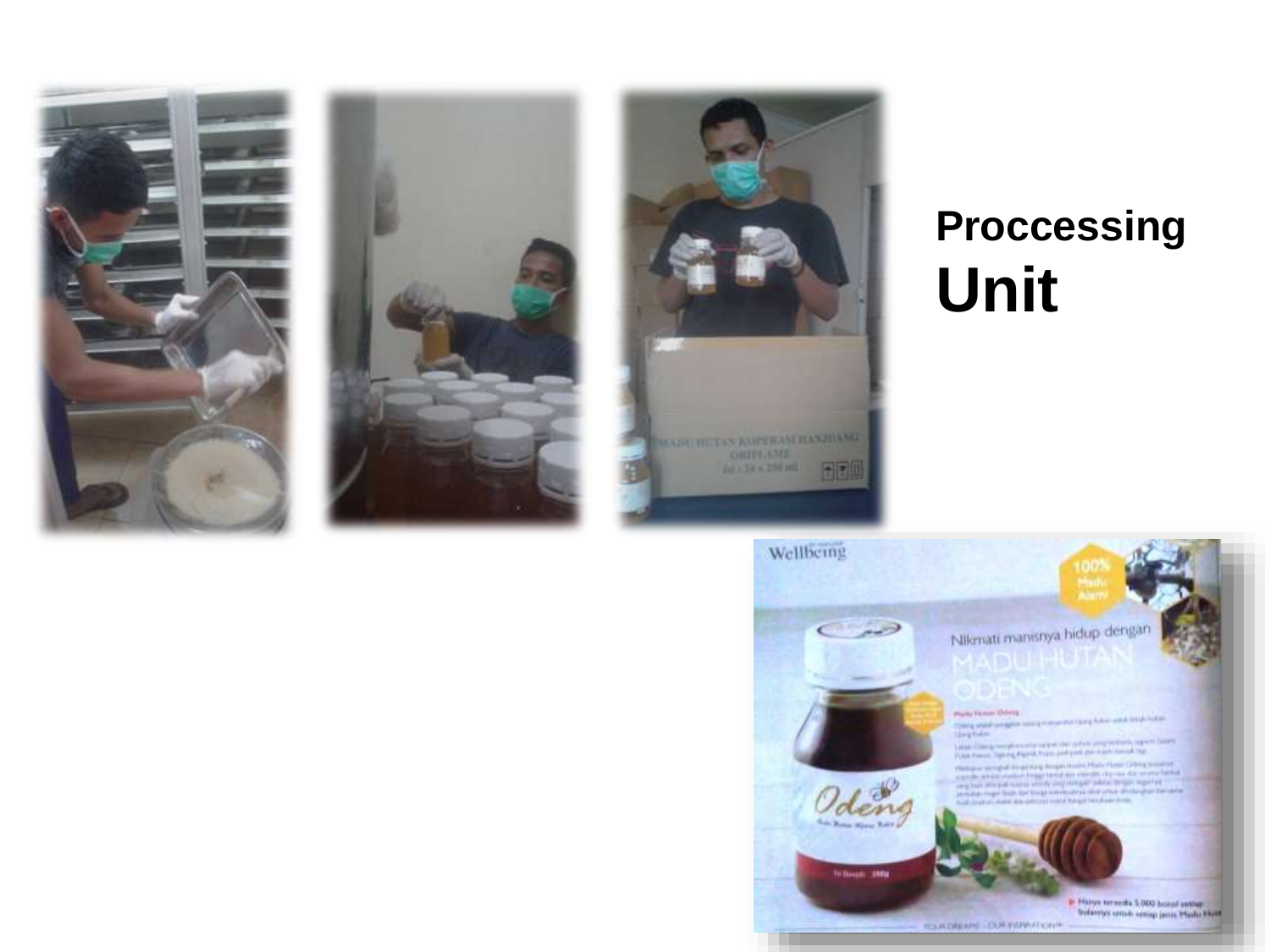#### **The Impact on Economic, Social and Environment**

There are several impacts of the forest honey production in Ujung Kulon, among others:

- 1. Farmers generate alternative income during dry season and not tilling the rice fields.
- 2. After being organized and facilitated, the honey producers apply the standard set by JMHI and they subsequently gain better access to market with higher selling price
- 3. The facilitation program provided by local NGO is set to self-sufficient therefore the producers start self-funded by gaining benefit from the honey selling.
- 4. Forest communities appreciate the forests more by doing the seedling and planting the trees of food source for the bees in the forest areas.
- 5. Through the community-based quality guarantee, the producers maintain the quality of honey, with better value of selling while the consumers gain better quality of honey.